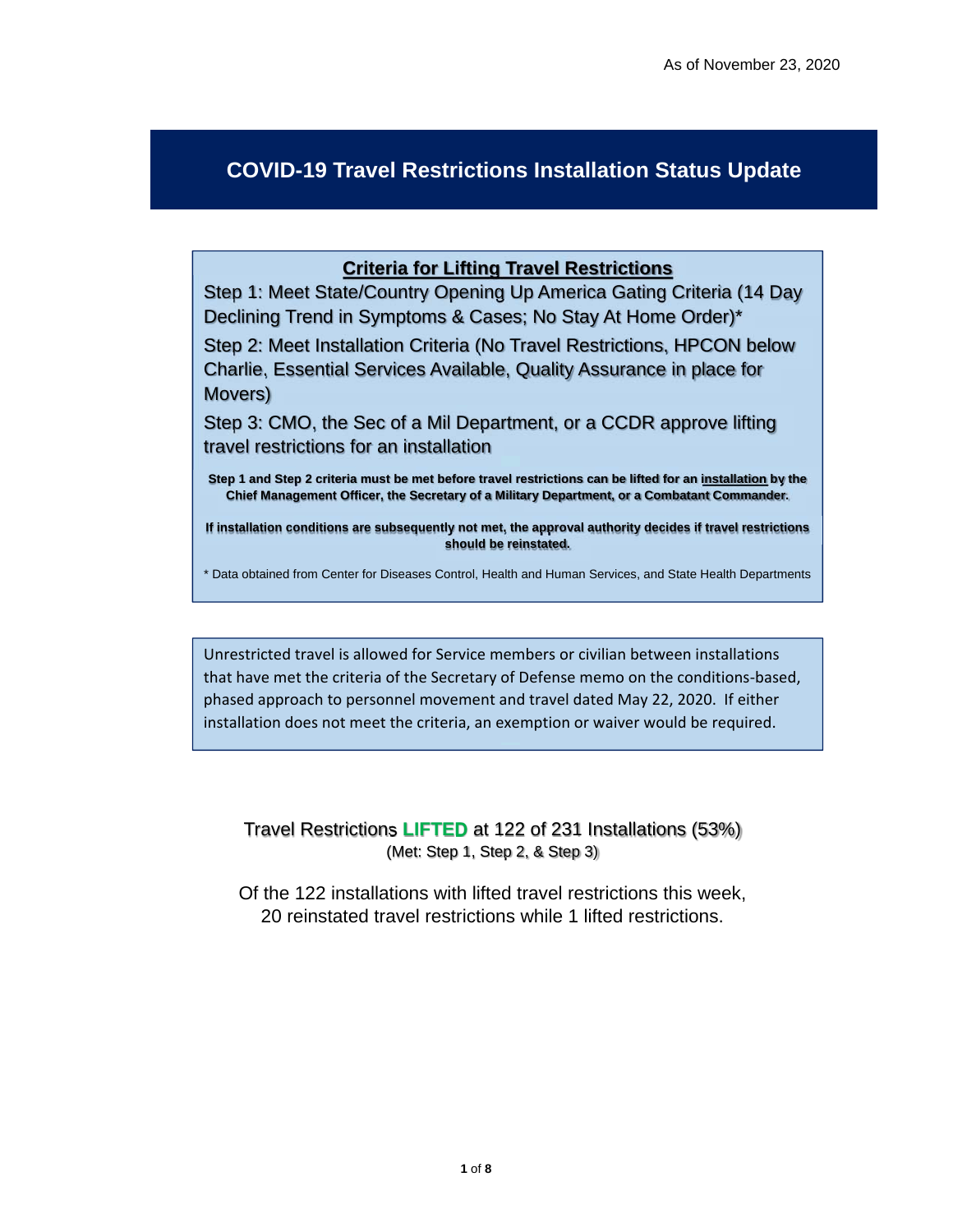| <b>Installation</b>               | <b>Service</b> | <b>Country/State</b> | <b>Travel</b><br><b>Restrictions</b><br><b>Lifted</b> |
|-----------------------------------|----------------|----------------------|-------------------------------------------------------|
| ABERDEEN PROVING GROUND           | Army           | <b>USA - MD</b>      | <b>Yes</b>                                            |
| ANNISTON ARMY DEPOT               | Army           | USA - AL             | <b>No</b>                                             |
| <b>BAUMHOLDER H.D.SMITH BRCKS</b> | Army           | Germany              | <b>Yes</b>                                            |
| <b>CAMP CASEY TONGDUCHON</b>      | Army           | South Korea          | <b>Yes</b>                                            |
| <b>CAMP DODGE</b>                 | Army           | USA - IA             | <b>No</b>                                             |
| <b>CAMP HENRY</b>                 | Army           | South Korea          | <b>Yes</b>                                            |
| <b>CAMP HUMPHREYS</b>             | Army           | South Korea          | Yes                                                   |
| <b>CAMP ZAMA TOKYO</b>            | Army           | Japan                | <b>No</b>                                             |
| <b>CARLISLE BARRACKS</b>          | Army           | <b>USA - PA</b>      | <b>No</b>                                             |
| <b>DETROIT ARSENAL</b>            | Army           | <b>USA - MI</b>      | <b>No</b>                                             |
| <b>FORT BELVOIR</b>               | Army           | USA - VA             | <b>Yes</b>                                            |
| <b>FORT BENNING</b>               | Army           | <b>USA - GA</b>      | <b>No</b>                                             |
| <b>FORT BLISS</b>                 | Army           | <b>USA - TX</b>      | <b>No</b>                                             |
| <b>FORT BRAGG</b>                 | Army           | <b>USA - NC</b>      | <b>No</b>                                             |
| <b>FORT CAMPBELL</b>              | Army           | USA - KY             | <b>Yes</b>                                            |
| <b>FORT CARSON</b>                | Army           | USA - CO             | <b>Yes</b>                                            |
| FORT CUSTER TRNG CTR              | Army           | <b>USA - MI</b>      | <b>Yes</b>                                            |
| <b>FORT DETRICK</b>               | Army           | <b>USA - MD</b>      | <b>Yes</b>                                            |
| <b>FORT DRUM</b>                  | Army           | <b>USA - NY</b>      | <b>Yes</b>                                            |
| FORT GEORGE G. MEADE              | Army           | <b>USA - MD</b>      | <b>Yes</b>                                            |
| FORT GORDON                       | Army           | <b>USA - GA</b>      | <b>No</b>                                             |
| <b>FORT HAMILTON</b>              | Army           | USA - NY             | <b>Yes</b>                                            |
| FORT HOOD                         | Army           | <b>USA - TX</b>      | <b>No</b>                                             |
| <b>FORT HUACHUCA</b>              | Army           | USA - AZ             | <b>No</b>                                             |
| <b>FORT IRWIN</b>                 | Army           | <b>USA - CA</b>      | <b>No</b>                                             |
| <b>FORT JACKSON</b>               | Army           | <b>USA - SC</b>      | <b>No</b>                                             |
| <b>FORT KNOX</b>                  | Army           | <b>USA - KY</b>      | <b>Yes</b>                                            |
| FORT LEAVENWORTH                  | Army           | <b>USA - KS</b>      | <b>No</b>                                             |
| <b>FORT LEE</b>                   | Army           | USA - VA             | Yes                                                   |
| FORT LEONARD WOOD                 | Army           | USA - MO             | <b>No</b>                                             |
| FORT MCCOY                        | Army           | USA - WI             | <b>No</b>                                             |
| FORT POLK                         | Army           | USA - LA             | <b>Yes</b>                                            |
| FORT RILEY                        | Army           | <b>USA - KS</b>      | <b>Yes</b>                                            |
| <b>FORT RUCKER</b>                | Army           | USA - AL             | <b>No</b>                                             |
| <b>FORT SILL</b>                  | Army           | USA - OK             | <b>Yes</b>                                            |
| <b>FORT STEWART</b>               | Army           | <b>USA - GA</b>      | <b>No</b>                                             |
| FORT WILLIAM H. HARRISON          | Army           | USA - MT             | No                                                    |
| GRAFENWOHR GERMANY                | Army           | Germany              | <b>Yes</b>                                            |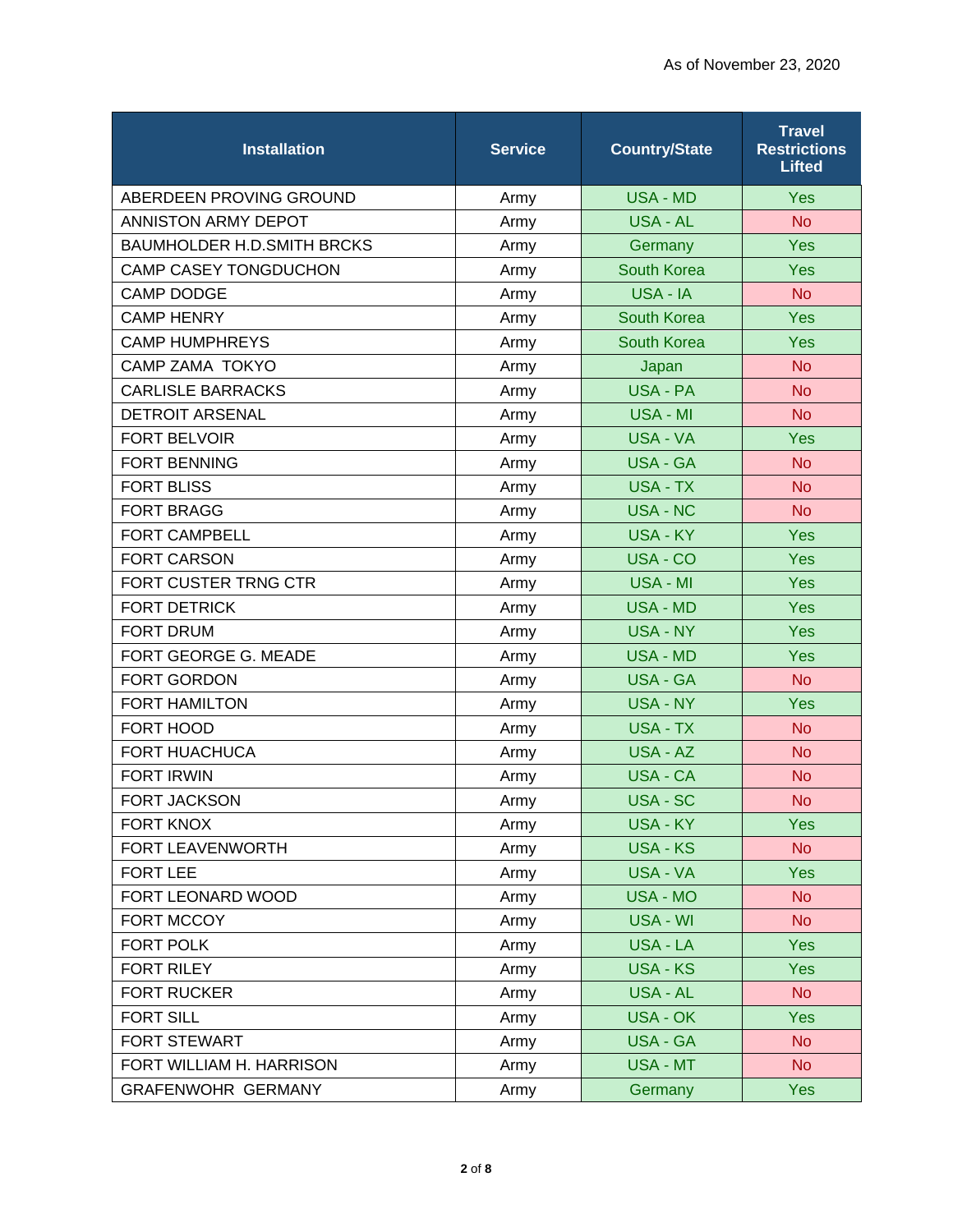| <b>Installation</b>               | <b>Service</b> | <b>Country/State</b> | <b>Travel</b><br><b>Restrictions</b><br><b>Lifted</b> |
|-----------------------------------|----------------|----------------------|-------------------------------------------------------|
| HOHENFELS GERMANY                 | Army           | Germany              | <b>Yes</b>                                            |
| <b>JOINT BASE LEWIS MCCHORD</b>   | Army           | <b>USA - WA</b>      | <b>Yes</b>                                            |
| JOINT BASE MYER HENDERSON HALL    | Army           | USA - DC             | <b>Yes</b>                                            |
| <b>KAISERSLAUTERN</b>             | Army           | Germany              | <b>Yes</b>                                            |
| LETTERKENNY ARMY DEPOT            | Army           | USA - PA             | <b>No</b>                                             |
| <b>LEXINGTON BLUE GRASS DEPOT</b> | Army           | USA - KY             | <b>No</b>                                             |
| <b>LOS ALAMITOS AFRC</b>          | Army           | <b>USA - CA</b>      | <b>No</b>                                             |
| MCALESTER ARMY AMMO PLANT         | Army           | <b>USA - OK</b>      | <b>No</b>                                             |
| PICATINNY ARSENAL                 | Army           | USA - NJ             | <b>Yes</b>                                            |
| PRESIDIO OF MONTEREY              | Army           | <b>USA - CA</b>      | <b>No</b>                                             |
| <b>RED RIVER DEPOT</b>            | Army           | USA - TX             | <b>No</b>                                             |
| <b>REDSTONE ARSENAL</b>           | Army           | USA - AL             | <b>No</b>                                             |
| ROCK ISLAND ARSENAL               | Army           | USA - IL             | <b>Yes</b>                                            |
| SAN JUAN FORT BUCHANAN            | Army           | <b>Puerto Rico</b>   | <b>No</b>                                             |
| <b>SCHOFIELD BARRACKS</b>         | Army           | USA - HI             | <b>No</b>                                             |
| SIERRA ARMY DEPOT                 | Army           | <b>USA - CA</b>      | <b>No</b>                                             |
| STUTTGART GERMANY                 | Army           | Germany              | Yes                                                   |
| <b>TOBYHANNA ARMY DEPOT</b>       | Army           | USA - PA             | <b>No</b>                                             |
| US ARMY GARRISON ALASKA           | Army           | <b>USA - AK</b>      | <b>No</b>                                             |
| <b>US ARMY GARRISON HAWAII</b>    | Army           | USA - HI             | <b>No</b>                                             |
| <b>US ARMY GARRISON MIAMI</b>     | Army           | <b>USA - FL</b>      | <b>No</b>                                             |
| USA NATICK RSCH & DEV CTR         | Army           | <b>USA - MA</b>      | <b>No</b>                                             |
| <b>VICENZA ITALY</b>              | Army           | Italy                | <b>Yes</b>                                            |
| <b>VILSECK</b>                    | Army           | Germany              | <b>Yes</b>                                            |
| <b>WATERVLIET ARSENAL</b>         | Army           | <b>USA - NY</b>      | <b>No</b>                                             |
| <b>WEST POINT MILRES</b>          | Army           | USA - NY             | <b>Yes</b>                                            |
| <b>WHITE SANDS MISSILE RANGE</b>  | Army           | <b>USA - NM</b>      | <b>Yes</b>                                            |
| WIESBADEN GERMANY                 | Army           | Germany              | <b>Yes</b>                                            |
| YONGSAN KOREA                     | Army           | <b>South Korea</b>   | <b>Yes</b>                                            |
| YUMA PROVING GROUND               | Army           | USA - AZ             | <b>Yes</b>                                            |
| DFAS CLEVELAND CENTER             | <b>CMO</b>     | <b>USA - OH</b>      | <b>No</b>                                             |
| DFAS COLUMBUS CENTER              | <b>CMO</b>     | USA - OH             | <b>No</b>                                             |
| <b>DFAS HEADQUARTERS</b>          | <b>CMO</b>     | USA - IN             | <b>No</b>                                             |
| PENTAGON BUILDING SITE            | <b>CMO</b>     | USA - VA             | <b>Yes</b>                                            |
| ANNAPOLIS NS(INCL USNA)           | Navy           | USA - MD             | <b>No</b>                                             |
| <b>CBC GULFPORT MS</b>            | Navy           | USA - MS             | <b>Yes</b>                                            |
| CHINA LAKE NAVWEAPCEN             | Navy           | USA - CA             | <b>No</b>                                             |
| COMFLEACT OKINAWA JA              | Navy           | Japan                | <b>No</b>                                             |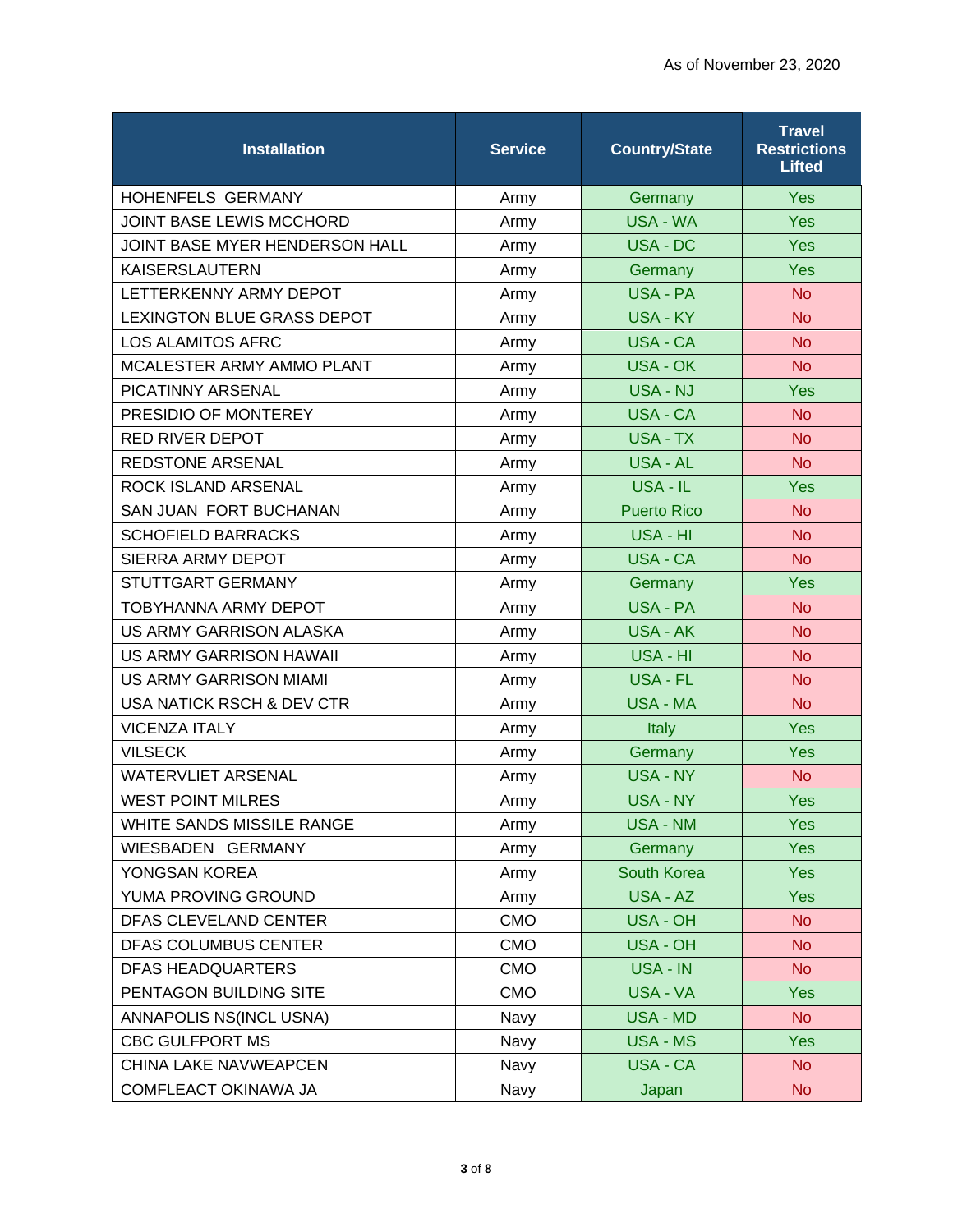| <b>Installation</b>                | <b>Service</b> | <b>Country/State</b> | <b>Travel</b><br><b>Restrictions</b><br><b>Lifted</b> |
|------------------------------------|----------------|----------------------|-------------------------------------------------------|
| CORONADO NAV AMPHIB BASE           | Navy           | <b>USA - CA</b>      | <b>No</b>                                             |
| <b>CORPUS CHRISTI NAS</b>          | Navy           | <b>USA - TX</b>      | <b>Yes</b>                                            |
| <b>CRANE NAVWEAPSUPPCEN</b>        | Navy           | USA - IN             | <b>No</b>                                             |
| <b>FALLON NAS</b>                  | Navy           | <b>USA - NV</b>      | <b>Yes</b>                                            |
| FLEET ACTIVITIES CHINHAE KS        | Navy           | South Korea          | <b>Yes</b>                                            |
| FLEET ACTIVITIES SASEBO            | Navy           | Japan                | <b>No</b>                                             |
| <b>INDIAN HEAD NAV ORD STA</b>     | Navy           | <b>USA - MD</b>      | <b>No</b>                                             |
| <b>JACKSONVILLE NAS</b>            | Navy           | <b>USA - FL</b>      | <b>No</b>                                             |
| <b>JBPHH PEARL HARBOR HAWAII</b>   | Navy           | USA - HI             | <b>No</b>                                             |
| <b>KEY WEST NAS</b>                | Navy           | USA - FL             | <b>No</b>                                             |
| <b>KINGS BAY NAVSUBBASE</b>        | Navy           | <b>USA - GA</b>      | <b>Yes</b>                                            |
| <b>LEMOORE NAS</b>                 | Navy           | <b>USA - CA</b>      | <b>No</b>                                             |
| LITTLE CREEK NAV AMPHIB BASE       | Navy           | <b>USA - VA</b>      | <b>No</b>                                             |
| <b>MAYPORT NAVSTA</b>              | Navy           | <b>USA - FL</b>      | <b>No</b>                                             |
| <b>MERIDIAN NAS</b>                | Navy           | <b>USA - MS</b>      | <b>No</b>                                             |
| <b>NAF ATSUGI JA</b>               | Navy           | Japan                | <b>No</b>                                             |
| <b>NAF MISAWA JA</b>               | Navy           | Japan                | <b>No</b>                                             |
| NAS JRB FT WORTH TX                | Navy           | <b>USA - TX</b>      | <b>No</b>                                             |
| <b>NAS KINGSVILLE TX</b>           | Navy           | <b>USA - TX</b>      | <b>Yes</b>                                            |
| <b>NAS SIGONELLA SICILY</b>        | Navy           | <b>Italy</b>         | <b>No</b>                                             |
| NAVAL BASE KITSAP-BREMERTON        | Navy           | <b>USA - WA</b>      | <b>No</b>                                             |
| <b>NAVAL STATION EVERETT</b>       | Navy           | <b>USA - WA</b>      | <b>No</b>                                             |
| <b>NAVAL STATION GREAT LAKES</b>   | Navy           | USA - IL             | <b>No</b>                                             |
| <b>NAVAL STATION GUAM</b>          | Navy           | Guam                 | <b>No</b>                                             |
| <b>NAVAL STATION NEWPORT</b>       | Navy           | USA - RI             | <b>No</b>                                             |
| <b>NAVAL STATION ROTA SPAIN</b>    | Navy           | Spain                | <b>Yes</b>                                            |
| NAVAL SUPPORT ACTIVITY MID-SOU     | Navy           | <b>USA - TN</b>      | <b>No</b>                                             |
| NAVAL SUPPORT ACTIVITY MONTEREY CA | Navy           | USA - CA             | <b>No</b>                                             |
| NAVAL SUPPORT ACTIVITY WASH        | Navy           | USA - DC             | <b>No</b>                                             |
| NAVAL SUPPORT ACTY PANAMA CITY     | Navy           | USA - FL             | <b>No</b>                                             |
| NAVAL TRAINING CTR ORLANDO         | Navy           | USA - FL             | <b>Yes</b>                                            |
| <b>NAVBASE POINT LOMA</b>          | Navy           | USA - CA             | N <sub>o</sub>                                        |
| NAVBASE SAN DIEGO CA               | Navy           | <b>USA - CA</b>      | <b>No</b>                                             |
| <b>NAVBASE VENTURA CTY</b>         | Navy           | USA - CA             | <b>No</b>                                             |
| NAVMAG INDIAN ISLAND               | Navy           | USA - WA             | <b>No</b>                                             |
| NAVSTA GUANTANAMO BAY              | Navy           | Cuba                 | <b>Yes</b>                                            |
| NAVSUPPACT BETHESDA MD             | Navy           | <b>USA - MD</b>      | N <sub>o</sub>                                        |
| NAVSUPPACT HAMPTON ROADS VA        | Navy           | USA - VA             | No                                                    |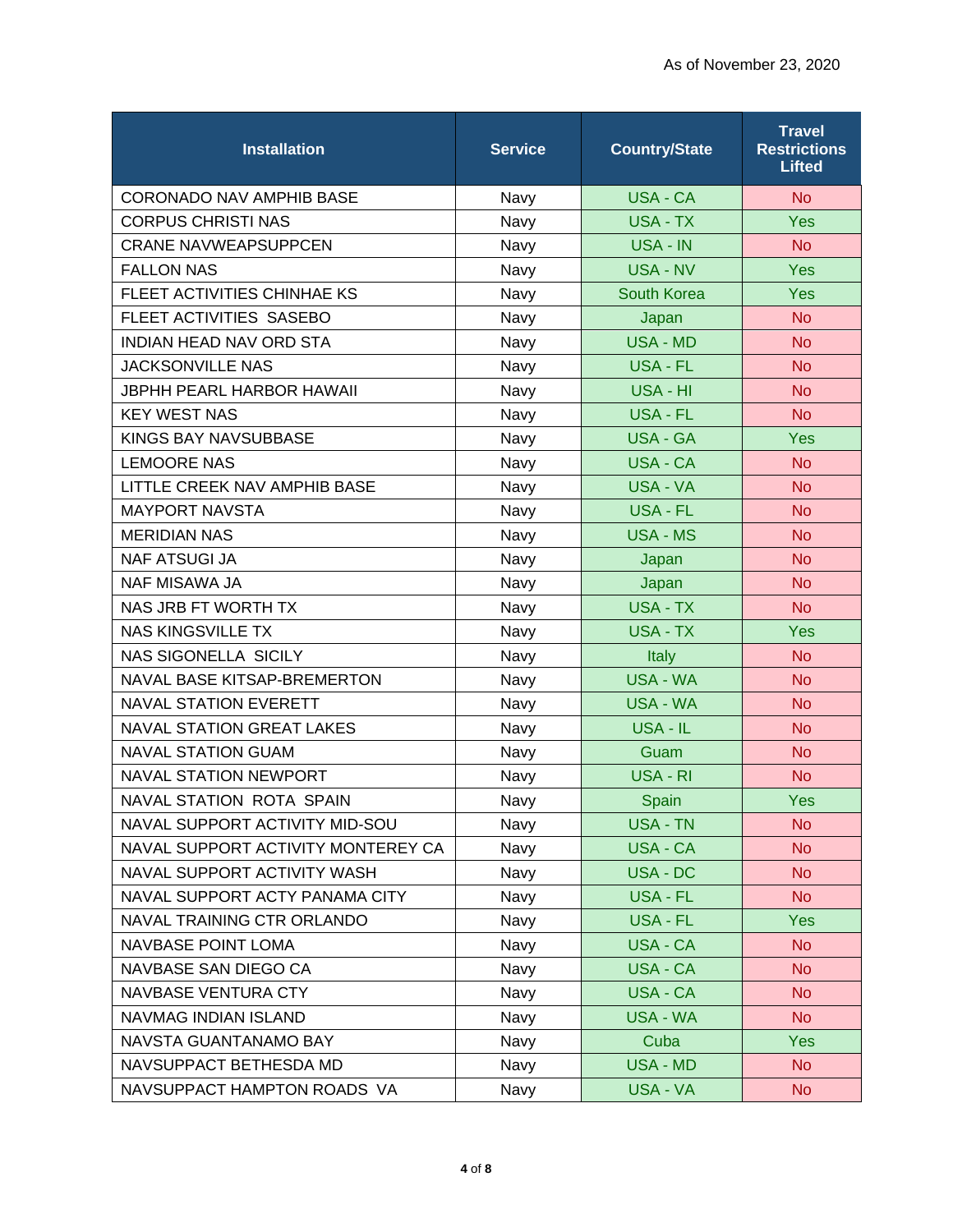| <b>Installation</b>          | <b>Service</b> | <b>Country/State</b> | <b>Travel</b><br><b>Restrictions</b><br><b>Lifted</b> |
|------------------------------|----------------|----------------------|-------------------------------------------------------|
| NAVSUPPACT MECHANICSBURG PA  | Navy           | <b>USA - PA</b>      | <b>No</b>                                             |
| <b>NAVSUPPACT NAPLES IT</b>  | Navy           | Italy                | <b>No</b>                                             |
| NAVSUPPFAC BEAUFORT SC       | Navy           | <b>USA - SC</b>      | <b>Yes</b>                                            |
| <b>NEW LONDON NAVSUBBASE</b> | Navy           | USA - CT             | <b>No</b>                                             |
| <b>NEW ORLEANS NAS JRB</b>   | Navy           | <b>USA - LA</b>      | <b>Yes</b>                                            |
| <b>NORFOLK NAV SHIPYD</b>    | Navy           | <b>USA - VA</b>      | <b>No</b>                                             |
| <b>NORFOLK NAVAL BASE</b>    | Navy           | USA - VA             | <b>No</b>                                             |
| <b>NSA ANDERSEN</b>          | Navy           | Guam                 | N <sub>o</sub>                                        |
| <b>NSA BAHRAIN</b>           | Navy           | <b>Bahrain</b>       | <b>Yes</b>                                            |
| NSA SARATOGA SPRINGS NY      | Navy           | USA - NY             | <b>No</b>                                             |
| NSD YOKOSUKA JAPAN           | Navy           | Japan                | <b>No</b>                                             |
| <b>NSY PORTSMOUTH</b>        | Navy           | <b>USA - NH</b>      | <b>No</b>                                             |
| <b>NWS EARLE NJ</b>          | Navy           | USA - NJ             | <b>No</b>                                             |
| <b>OCEANA NAS</b>            | Navy           | USA - VA             | <b>No</b>                                             |
| PATUXENT RIVER NAS           | <b>Navy</b>    | <b>USA - MD</b>      | <b>No</b>                                             |
| PENSACOLA NAS                | Navy           | <b>USA - FL</b>      | <b>Yes</b>                                            |
| <b>SEAL BEACH NAVWEAPSTA</b> | Navy           | <b>USA - CA</b>      | <b>No</b>                                             |
| <b>WHIDBEY ISLAND NAS</b>    | Navy           | <b>USA - WA</b>      | <b>No</b>                                             |
| <b>WHITING FIELD NAS</b>     | Navy           | USA - FL             | <b>No</b>                                             |
| YORKTOWN NAVWEAPSTA          | Navy           | USA - VA             | N <sub>o</sub>                                        |
| <b>ALTUS AFB</b>             | <b>USAF</b>    | <b>USA - OK</b>      | <b>Yes</b>                                            |
| <b>AVIANO AB</b>             | <b>USAF</b>    | <b>Italy</b>         | <b>Yes</b>                                            |
| <b>BARKSDALE AFB</b>         | <b>USAF</b>    | <b>USA - LA</b>      | <b>Yes</b>                                            |
| <b>BEALE AFB</b>             | <b>USAF</b>    | <b>USA - CA</b>      | <b>Yes</b>                                            |
| <b>BUCKLEY AFB</b>           | <b>USAF</b>    | USA - CO             | <b>Yes</b>                                            |
| <b>CANNON AFB</b>            | <b>USAF</b>    | <b>USA - NM</b>      | <b>No</b>                                             |
| <b>COLUMBUS AFB</b>          | <b>USAF</b>    | USA - MS             | <b>Yes</b>                                            |
| DAVIS-MONTHAN AFB            | <b>USAF</b>    | USA - AZ             | <b>Yes</b>                                            |
| <b>DOBBINS ARB</b>           | <b>USAF</b>    | USA - GA             | <b>Yes</b>                                            |
| <b>DOVER AFB</b>             | <b>USAF</b>    | USA - DE             | <b>Yes</b>                                            |
| <b>DYESS AFB</b>             | <b>USAF</b>    | USA - TX             | <b>Yes</b>                                            |
| <b>EDWARDS AFB</b>           | <b>USAF</b>    | USA - CA             | Yes                                                   |
| <b>EGLIN AFB</b>             | <b>USAF</b>    | USA - FL             | <b>Yes</b>                                            |
| <b>EIELSON AFB</b>           | <b>USAF</b>    | USA - AK             | No                                                    |
| <b>ELLSWORTH AFB</b>         | <b>USAF</b>    | USA - SD             | N <sub>o</sub>                                        |
| F E WARREN AFB               | <b>USAF</b>    | USA - WY             | <b>Yes</b>                                            |
| <b>FAIRCHILD AFB</b>         | <b>USAF</b>    | USA - WA             | Yes                                                   |
| <b>GOODFELLOW AFB</b>        | <b>USAF</b>    | USA - TX             | <b>Yes</b>                                            |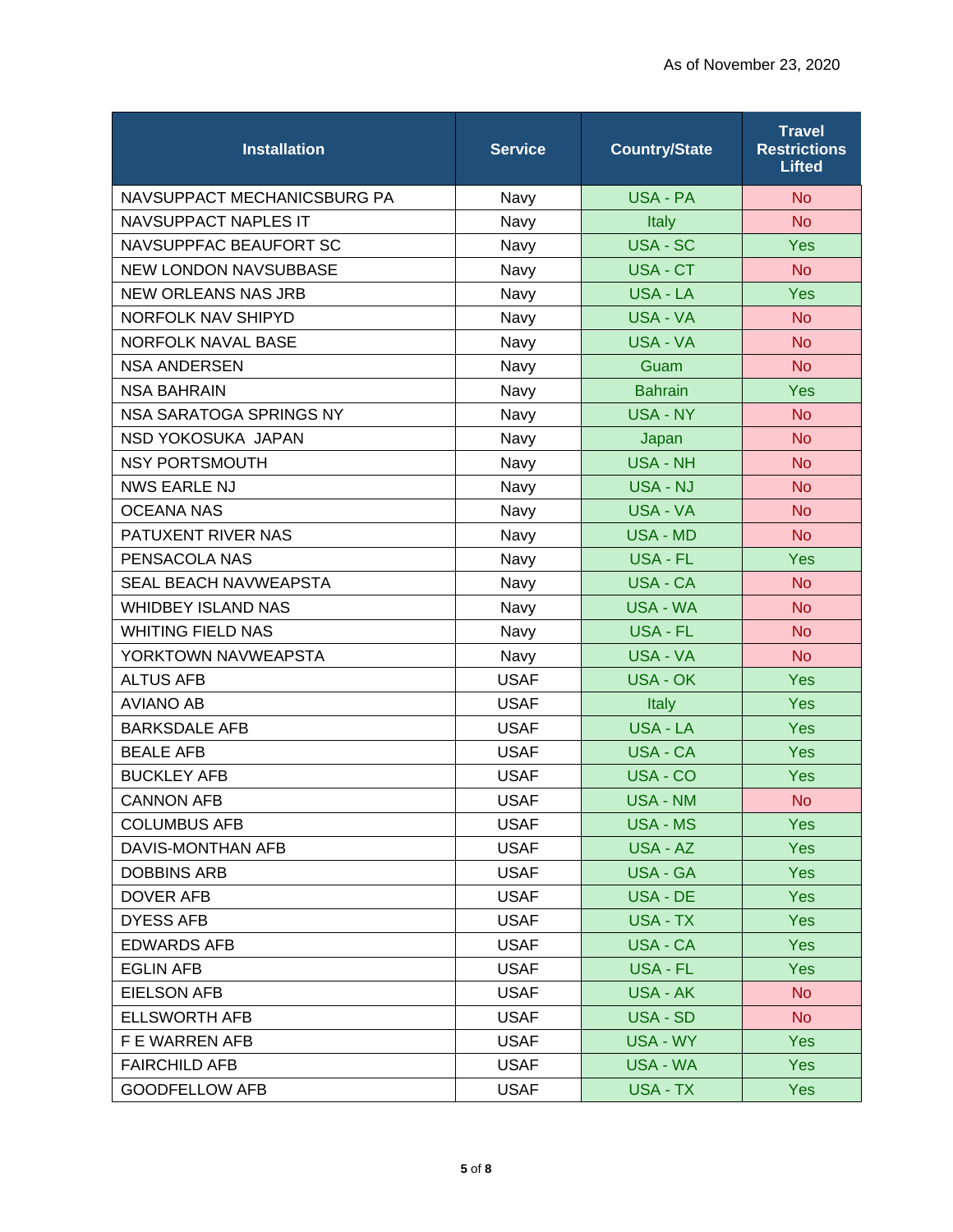| <b>Installation</b>             | <b>Service</b> | <b>Country/State</b> | <b>Travel</b><br><b>Restrictions</b><br><b>Lifted</b> |
|---------------------------------|----------------|----------------------|-------------------------------------------------------|
| <b>GRAND FORKS AFB</b>          | <b>USAF</b>    | <b>USA - ND</b>      | <b>No</b>                                             |
| <b>GRISSOM AFB</b>              | <b>USAF</b>    | USA - IN             | <b>Yes</b>                                            |
| <b>HANSCOM AFB</b>              | <b>USAF</b>    | <b>USA - MA</b>      | <b>Yes</b>                                            |
| <b>HILL AFB</b>                 | <b>USAF</b>    | USA - UT             | <b>Yes</b>                                            |
| <b>HOLLOMAN AFB</b>             | <b>USAF</b>    | <b>USA - NM</b>      | <b>No</b>                                             |
| <b>HOMESTEAD AFB</b>            | <b>USAF</b>    | <b>USA - FL</b>      | <b>Yes</b>                                            |
| <b>HURLBURT FIELD</b>           | <b>USAF</b>    | <b>USA - FL</b>      | <b>Yes</b>                                            |
| <b>INCIRLIK AB SITE 1</b>       | <b>USAF</b>    | <b>Turkey</b>        | <b>Yes</b>                                            |
| <b>JB ANACOSTIA-BOLLING</b>     | <b>USAF</b>    | USA - DC             | <b>Yes</b>                                            |
| <b>JB ANDREWS</b>               | <b>USAF</b>    | <b>USA - MD</b>      | Yes                                                   |
| <b>JB CHARLESTON</b>            | <b>USAF</b>    | USA - SC             | <b>Yes</b>                                            |
| <b>JB ELMENDORF RICHARDSON</b>  | <b>USAF</b>    | <b>USA - AK</b>      | <b>No</b>                                             |
| <b>JB LANGLEY-EUSTIS</b>        | <b>USAF</b>    | USA - VA             | <b>Yes</b>                                            |
| <b>JB MCGUIRE DIX LAKEHURST</b> | <b>USAF</b>    | USA - NJ             | <b>No</b>                                             |
| <b>JB SAN ANTONIO</b>           | <b>USAF</b>    | USA - TX             | <b>Yes</b>                                            |
| <b>KADENA AB</b>                | <b>USAF</b>    | Japan                | <b>No</b>                                             |
| <b>KEESLER AFB</b>              | <b>USAF</b>    | <b>USA - MS</b>      | <b>Yes</b>                                            |
| <b>KIRTLAND AFB</b>             | <b>USAF</b>    | <b>USA - NM</b>      | <b>No</b>                                             |
| <b>KUNSAN AB</b>                | <b>USAF</b>    | South Korea          | <b>Yes</b>                                            |
| <b>LAUGHLIN AFB</b>             | <b>USAF</b>    | USA - TX             | <b>Yes</b>                                            |
| <b>LITTLE ROCK AFB</b>          | <b>USAF</b>    | USA - AR             | <b>Yes</b>                                            |
| <b>LOS ANGELES AFB</b>          | <b>USAF</b>    | USA - CA             | <b>Yes</b>                                            |
| <b>LUKE AFB</b>                 | <b>USAF</b>    | USA - AZ             | <b>Yes</b>                                            |
| <b>MACDILL AFB</b>              | <b>USAF</b>    | USA - FL             | <b>Yes</b>                                            |
| <b>MALMSTROM AFB</b>            | <b>USAF</b>    | <b>USA - MT</b>      | <b>Yes</b>                                            |
| <b>MARCH AFB</b>                | <b>USAF</b>    | USA - CA             | <b>Yes</b>                                            |
| MAXWELL AFB (INCL. GUNTER)      | <b>USAF</b>    | USA - AL             | <b>Yes</b>                                            |
| MCCONNELL AFB                   | <b>USAF</b>    | USA - KS             | <b>No</b>                                             |
| MINN ST PAUL ARS                | <b>USAF</b>    | <b>USA - MN</b>      | <b>No</b>                                             |
| <b>MINOT AFB</b>                | <b>USAF</b>    | USA - ND             | <b>No</b>                                             |
| <b>MISAWA AB</b>                | <b>USAF</b>    | Japan                | <b>No</b>                                             |
| <b>MOODY AFB</b>                | <b>USAF</b>    | USA - GA             | <b>Yes</b>                                            |
| <b>MOUNTAIN HOME AFB</b>        | <b>USAF</b>    | USA - ID             | <b>Yes</b>                                            |
| <b>NELLIS AFB</b>               | <b>USAF</b>    | USA - NV             | <b>No</b>                                             |
| NIAGARA FALLS ARS               | <b>USAF</b>    | USA - NY             | <b>Yes</b>                                            |
| OFFUTT AFB                      | <b>USAF</b>    | USA - NE             | <b>No</b>                                             |
| <b>OSAN AIR BASE</b>            | <b>USAF</b>    | South Korea          | Yes                                                   |
| PATRICK AFB                     | <b>USAF</b>    | USA - FL             | <b>Yes</b>                                            |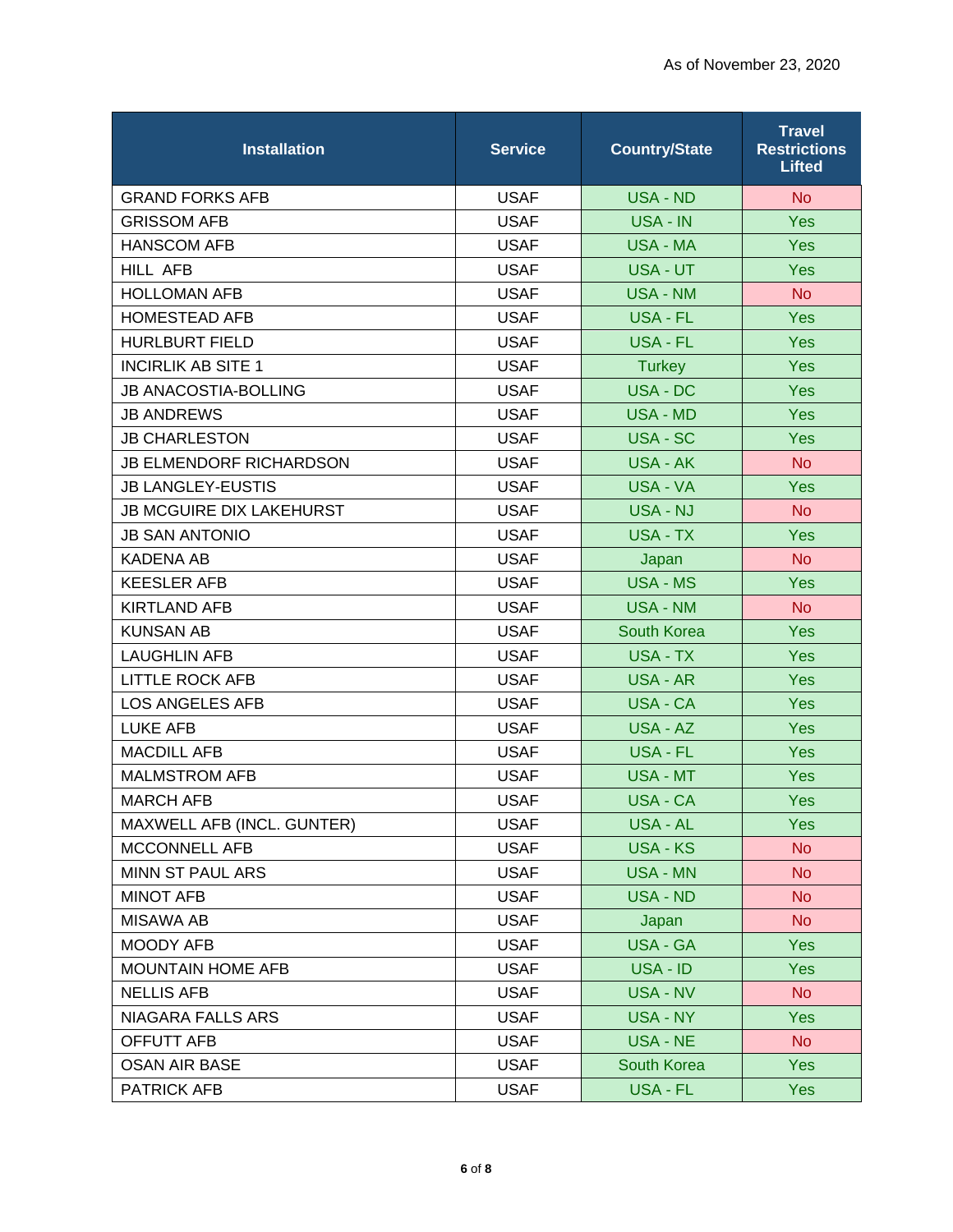| <b>Installation</b>                            | <b>Service</b> | <b>Country/State</b>  | <b>Travel</b><br><b>Restrictions</b><br><b>Lifted</b> |
|------------------------------------------------|----------------|-----------------------|-------------------------------------------------------|
| PETERSON AFB                                   | <b>USAF</b>    | USA - CO              | Yes                                                   |
| PITTSBURGH ANG                                 | <b>USAF</b>    | USA - PA              | <b>Yes</b>                                            |
| PITTSBURGH ARS                                 | <b>USAF</b>    | <b>USA - PA</b>       | <b>Yes</b>                                            |
| <b>RAF LAKENHEATH</b>                          | <b>USAF</b>    | <b>United Kingdom</b> | <b>Yes</b>                                            |
| RAF MILDENHALL                                 | <b>USAF</b>    | <b>United Kingdom</b> | Yes                                                   |
| <b>RAMSTEIN FRG</b>                            | <b>USAF</b>    | Germany               | <b>No</b>                                             |
| <b>ROBINS AFB</b>                              | <b>USAF</b>    | <b>USA - GA</b>       | <b>Yes</b>                                            |
| <b>SCHRIEVER AFB</b>                           | <b>USAF</b>    | USA - CO              | <b>Yes</b>                                            |
| <b>SCOTT AFB</b>                               | <b>USAF</b>    | USA - IL              | <b>Yes</b>                                            |
| SEYMOUR JOHNSON AFB                            | <b>USAF</b>    | <b>USA - NC</b>       | <b>Yes</b>                                            |
| <b>SHAW AFB</b>                                | <b>USAF</b>    | USA - SC              | <b>Yes</b>                                            |
| SHEPPARD AFB                                   | <b>USAF</b>    | <b>USA - TX</b>       | <b>Yes</b>                                            |
| <b>SPANGDAHLEM AB</b>                          | <b>USAF</b>    | Germany               | <b>Yes</b>                                            |
| <b>TINKER AFB</b>                              | <b>USAF</b>    | <b>USA - OK</b>       | <b>No</b>                                             |
| <b>TRAVIS AFB</b>                              | <b>USAF</b>    | <b>USA - CA</b>       | <b>Yes</b>                                            |
| <b>TYNDALL AFB</b>                             | <b>USAF</b>    | <b>USA - FL</b>       | <b>Yes</b>                                            |
| <b>USAF ACADEMY</b>                            | <b>USAF</b>    | USA - CO              | <b>Yes</b>                                            |
| <b>VANCE AFB</b>                               | <b>USAF</b>    | <b>USA - OK</b>       | <b>Yes</b>                                            |
| <b>VANDENBERG AFB</b>                          | <b>USAF</b>    | <b>USA - CA</b>       | <b>Yes</b>                                            |
| <b>WESTOVER ARB AFB</b>                        | <b>USAF</b>    | <b>USA - MA</b>       | <b>No</b>                                             |
| <b>WHITEMAN AFB</b>                            | <b>USAF</b>    | <b>USA - MO</b>       | <b>Yes</b>                                            |
| <b>WRIGHT-PATTERSON AFB</b>                    | <b>USAF</b>    | <b>USA - OH</b>       | <b>Yes</b>                                            |
| YOKOTA AB                                      | <b>USAF</b>    | Japan                 | <b>No</b>                                             |
| YOUNGSTOWN JOINT AIR RESERVE<br><b>STATION</b> | <b>USAF</b>    | <b>USA - OH</b>       | <b>Yes</b>                                            |
| <b>CHERRY POINT MCAS</b>                       | <b>USMC</b>    | <b>USA - NC</b>       | <b>Yes</b>                                            |
| MAKIMINATO OKINAWA CP BUTLER                   | <b>USMC</b>    | Japan                 | Yes                                                   |
| MARINE BARRACKS WASH D.C.                      | <b>USMC</b>    | USA - DC              | <b>Yes</b>                                            |
| MCAGCC TWENTYNINE PALMS CA                     | <b>USMC</b>    | USA - CA              | <b>Yes</b>                                            |
| <b>MCAS BEAUFORT SC</b>                        | <b>USMC</b>    | USA - SC              | <b>Yes</b>                                            |
| <b>MCAS IWAKUNI JA</b>                         | <b>USMC</b>    | Japan                 | Yes                                                   |
| <b>MCAS MIRAMAR</b>                            | <b>USMC</b>    | USA - CA              | Yes                                                   |
| <b>MCAS YUMA AZ</b>                            | <b>USMC</b>    | USA - AZ              | <b>Yes</b>                                            |
| MCB CAMP LEJEUNE NC                            | <b>USMC</b>    | USA - NC              | Yes                                                   |
| <b>MCB CAMP PENDLETON CA</b>                   | <b>USMC</b>    | USA - CA              | <b>Yes</b>                                            |
| <b>MCB HAWAII KANEOHE</b>                      | <b>USMC</b>    | USA - HI              | No                                                    |
| MCB QUANTICO VA                                | <b>USMC</b>    | USA - VA              | Yes                                                   |
| MCLB ALBANY GA                                 | <b>USMC</b>    | USA - GA              | <b>Yes</b>                                            |
| <b>MCLB BARSTOW CA</b>                         | <b>USMC</b>    | USA - CA              | <b>Yes</b>                                            |